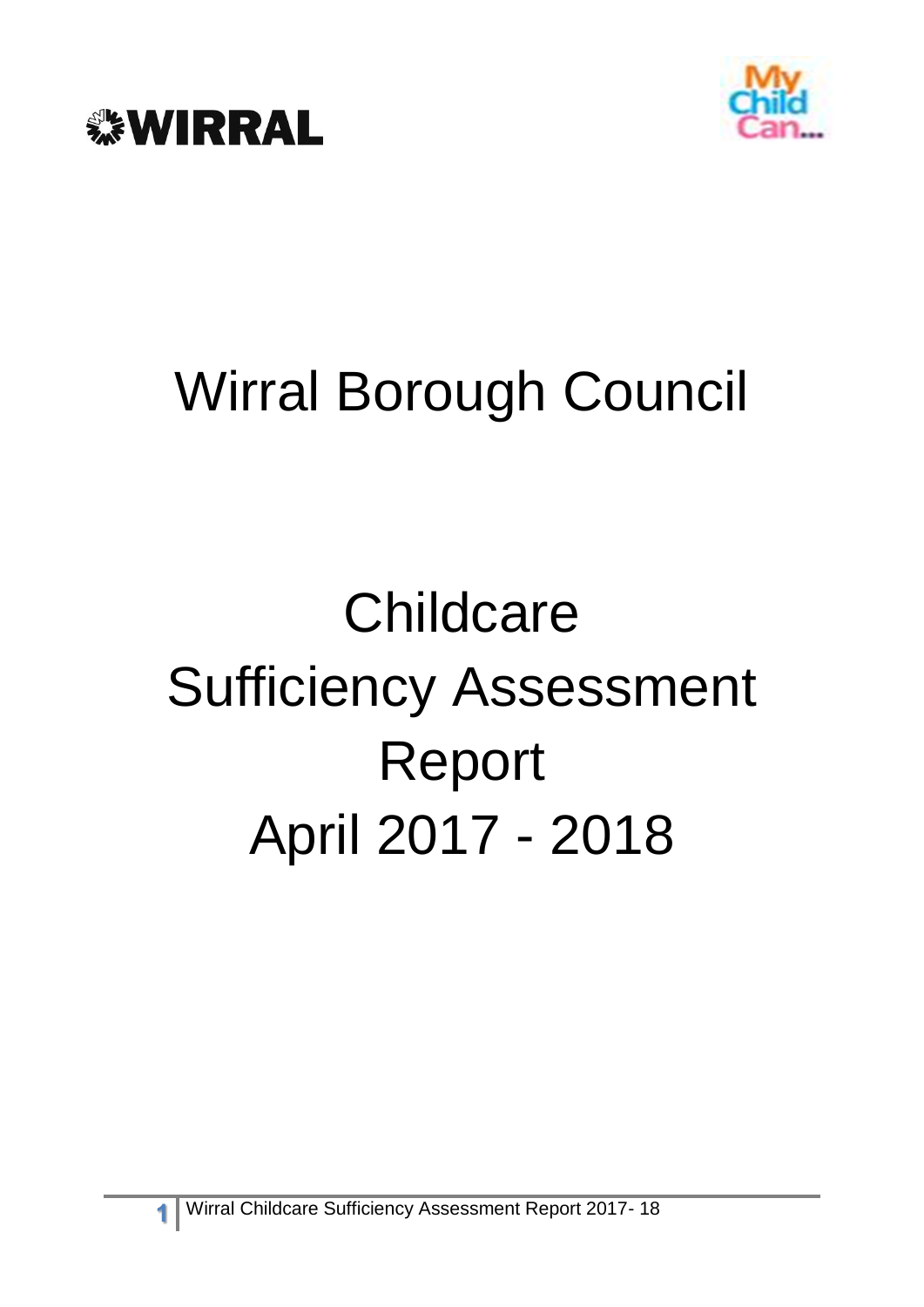#### Contents Page

- 1. Executive Summary
- 2. Introduction 2.1 Context 2.2 Childcare 2.3 (a) Universal
	- (b) SEND
	- 2.4 Methodology
- 3. Findings from 2016 Childcare Sufficiency Assessment
- 4. Demographics
- 5. Childcare Demand
- 6. Childcare Supply
- 7. Conclusions
- 8. Action Plan
- 9. Contacts
- 10.References
- 11.Appendices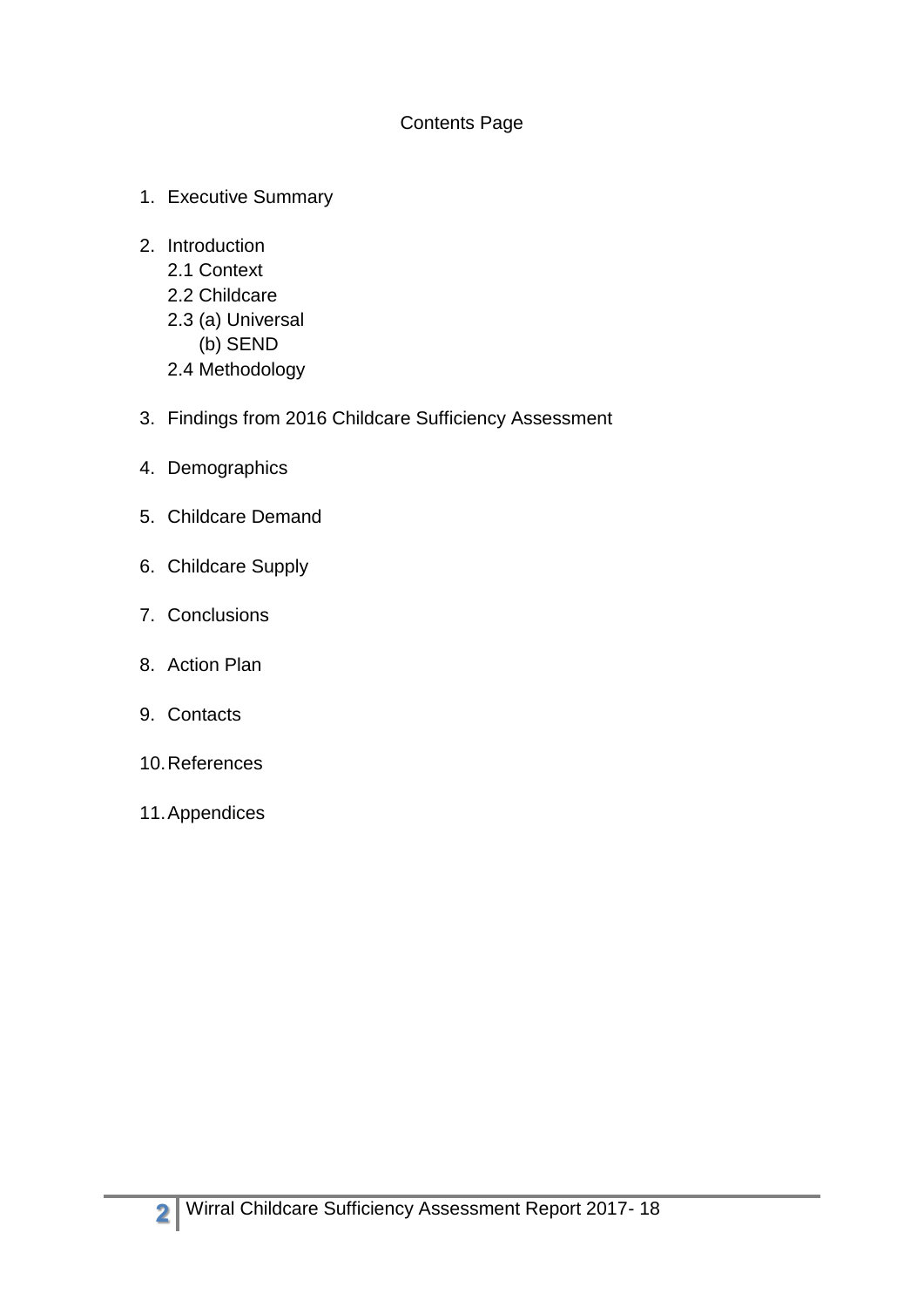# **1. Executive Summary**

The Childcare Act 2006 places a duty on Local Authorities in England to report annually a review of childcare to elected members and make the report available to the public. The report reviews the demographics of the area, the demand for childcare and supply of childcare. All this information is analysed to decide if there is sufficient childcare to meet the needs of families now and in the future.

#### **Demographics**

The demographics for Wirral show a slight decline in the birth rate particularly for the South and West locality. Most families work in health & social or professional occupations across Wirral which highlights the need for childcare to be fairly flexible to meet parent's needs.

## **Childcare demand**

The take up of Early Years Funding Entitlement (EYFE) has increased particularly for eligible two year olds since 2016. This is set to further increase with the extended EYFE for three and four olds with working parents. The introduction of tax free childcare could also see an increase in demand for childcare.

## **Childcare supply**

There has been a small increase in the number of providers; with quality of providers increasing dramatically since 2016. The cost has not risen in line with cost of living and is affordable to the majority of parents. Information shared by provider's shows there is ample vacancies to meet any increased need this year.

# **Conclusion**

In Wirral there are sufficient childcare places available, and accessible, across the Borough in order to accommodate the needs of children of all ages. Whilst this is relevant currently sufficiency will need to be monitored over the year with the introduction of the extended EYFE offer to working parents.

# **Recommendations**

- 1. Monitor the take up of the extended Early Years Funding Entitlement (EYFE) offer to working parents and carers.
- 2. Implement the online tool to monitor childcare sufficiency on a more regular basis than yearly.
- 3. Continue to work with providers to support them to deliver a flexible offer of the extended EYFE to parents and carers.
- 4. To consult with parents on their childcare needs to inform the childcare sufficiency assessment for 2019.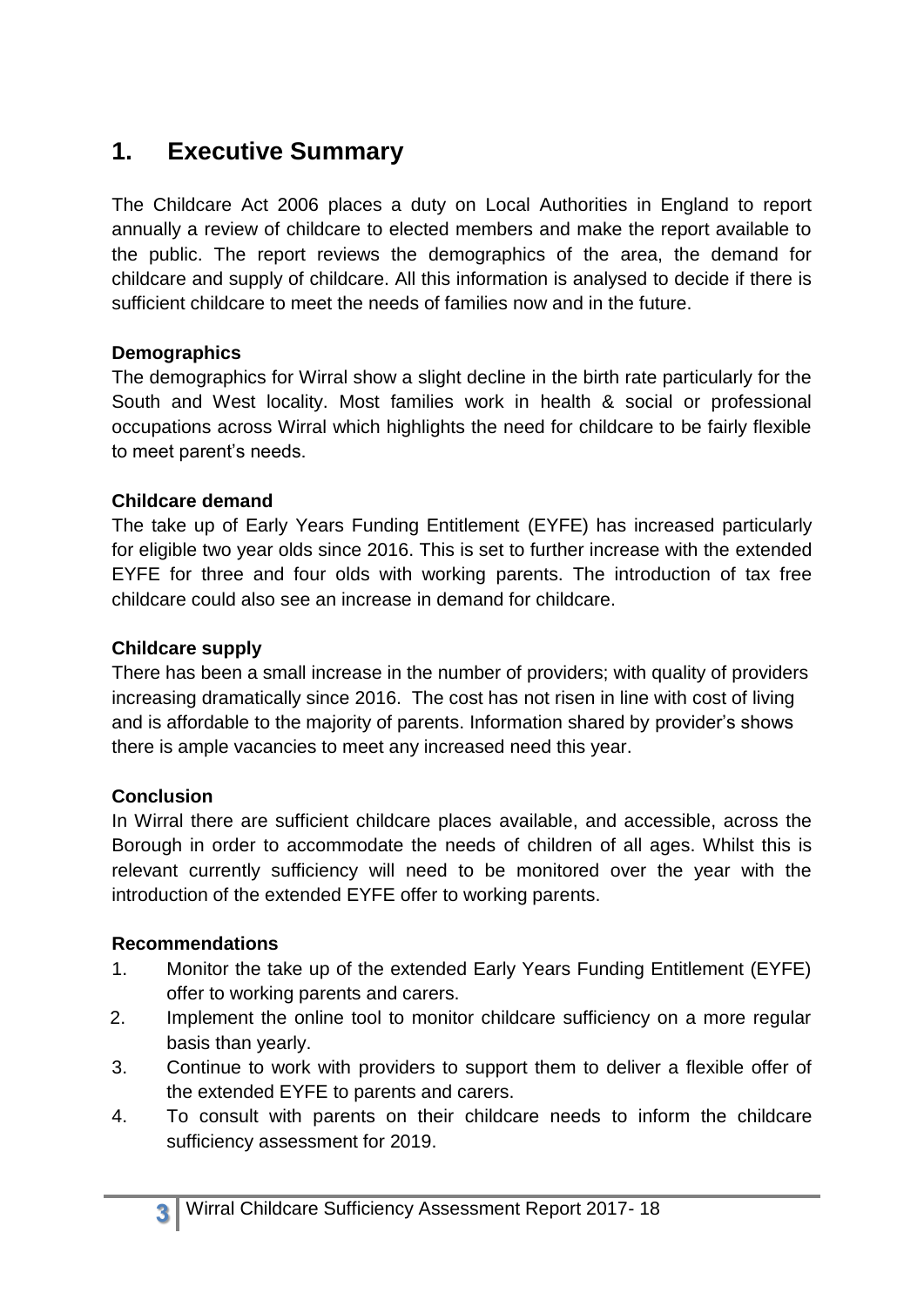# **2. Introduction**

## **2.1 Context**

Wirral Council made a promise to deliver on 20 key service pledges that residents informed were a priority. This report supports a number of pledges within the plan.

- Children are ready for school
	- $\circ$  By ensuring there is sufficient childcare places to meet parental demand
- Reduce child and family poverty
	- o By ensuring there is sufficient Early Years Entitlement Funded childcare places
- Greater job opportunities in Wirral
	- $\circ$  Highlight any or potential gaps in the future for childcare places
- Thriving small businesses
	- o To ensure all childcare providers are aware of any parental demand, market changes and average costs, opening times etc.

The Childcare Act 2006 places a duty on Local Authorities in England to:

Secure sufficient childcare, so far as is reasonably practicable, for working parents, or parents who are studying or training for employment, for children aged 0-14 (or up to 18 for disabled children).

To secure sufficient childcare places, local authorities **should:** 

Take into account what is 'reasonably practicable' when assessing what sufficient childcare means in their area and:

■ the state of the local childcare market, including the demand for specific types of providers in a particular locality and the amount and type of supply that currently exists;

- the state of the labour market;
- the quality and capacity of childcare providers and child-minders registered with a child-minder agency, including their funding, staff, premises, experience and expertise;

■ encourage schools in their area to offer out-of-hours childcare from 8.00am and 6.00pm;

■ encourage existing providers to expand their provision and new providers to enter the local childcare market.

(DFE, 2014 p18)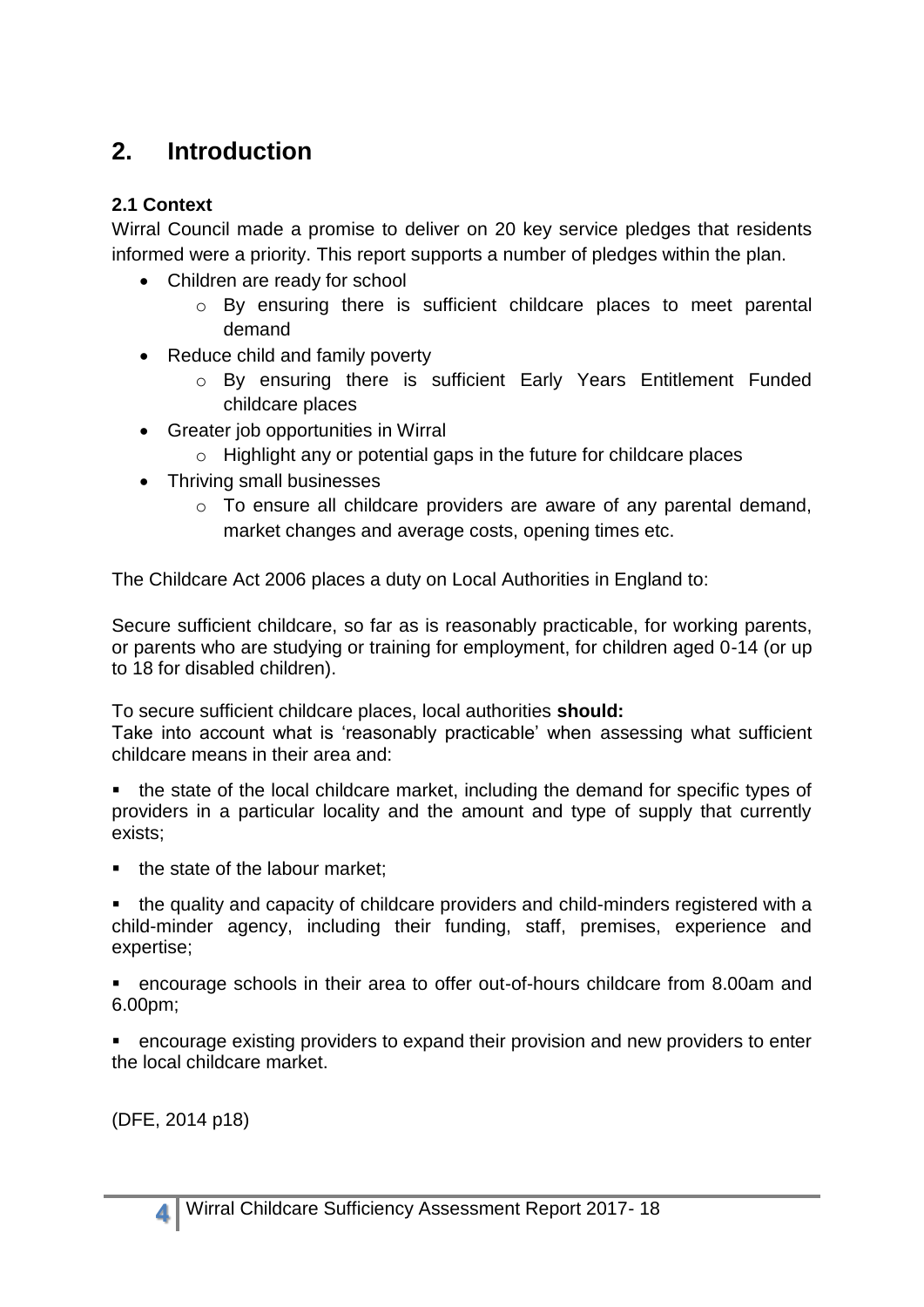# **2.2 What is childcare?**

Childcare in the Childcare Act 2006 section 18 refers to as any form of care for a child including education and any other supervised activity but does not include education provided to a registered pupil during school hours, health or hospital care, foster or residential care or care for a child placed in a custodial institution. Childcare also excludes care provided by a parent, step parent, or relative of the child.

In the Childcare Act 2006, 'early years provision' means childcare for a child aged from birth until the  $31<sup>st</sup>$  August following the child's  $5<sup>th</sup>$  Birthday and 'later years provision' means childcare for a child from the  $1<sup>st</sup>$  September following the child's  $5<sup>th</sup>$ birthday until the age of 18 years.

## **2.3 (a) Children with Special Educational Needs and /or Disabilities (SEND)**

The Equality Act (2010) defines a disabled person as 'someone who has a physical or mental impairment that has a substantial and long term adverse effect on his or her ability to carry out normal day-to-day activities.

All childcare providers are required to have a SEND policy to show they are inclusive of all children.

#### **The Local offer**

Wirral provides information for children and young people (0-25 years) with Special Educational Needs and Disabilities (SEND). The local offer provides information on what services children, young people and their families can expect from a range of agencies, including education, health and social care as well as information about other local, support services.

The local offer aims to:

- Give information about education and training, health and care services
- Give information about leisure activities and support groups
- Hold all information in one place
- Is clear, comprehensive and accessible
- Make service provision more responsive to local needs
- Is developed and reviewed with service providers and service users.

For further details please visit<http://localofferwirral.org/>

**Wirral SEND IAS** – Information Advice Support (Previously Parent Partnership)

The SEND IAS Service is delivered by WIRED, a charitable organisation which is independent of the local authority and which gives neutral independent advice and support to parents whose children have special educational needs and/or disabilities.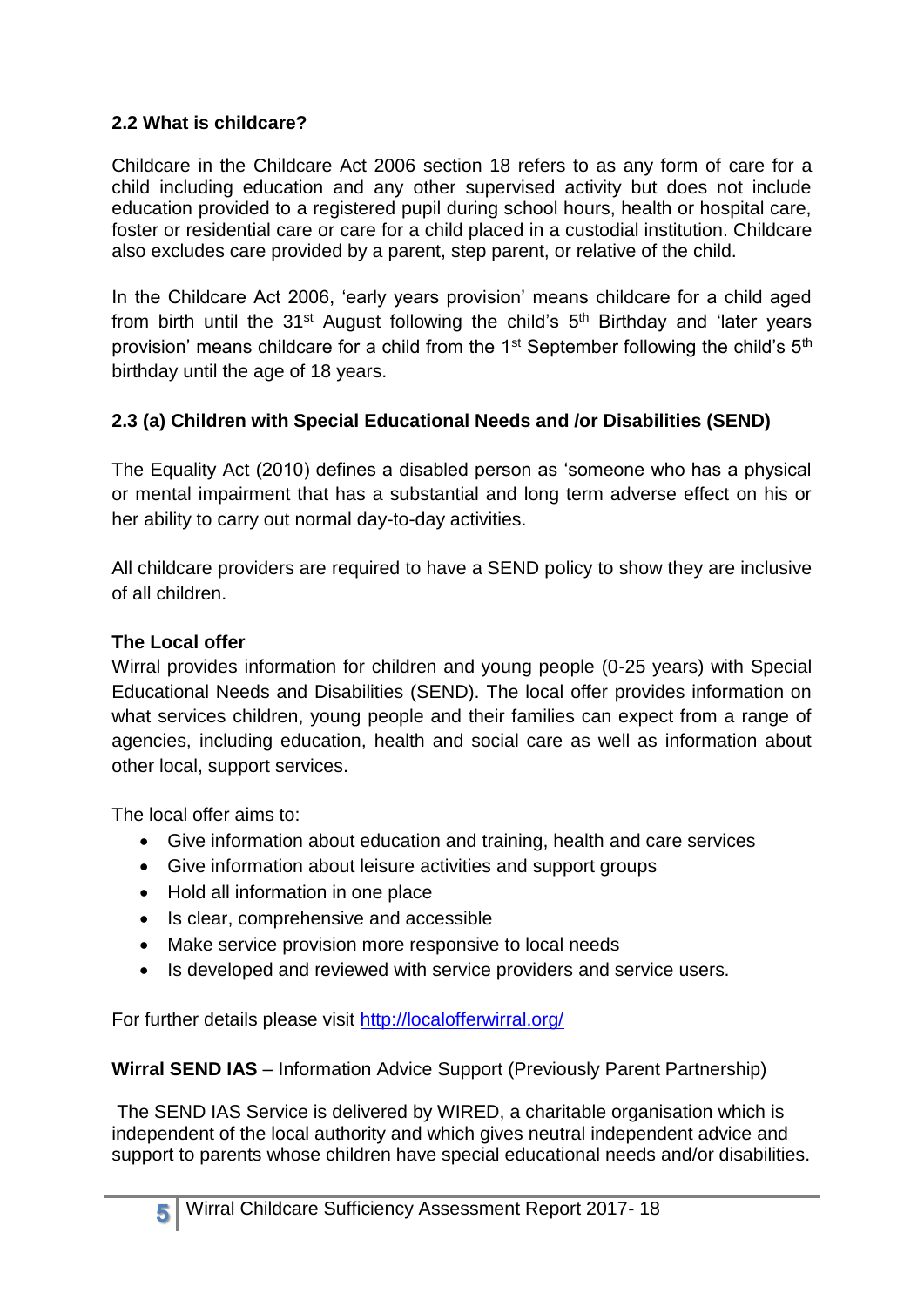The service is flexible and aims to work in a flexible manner, parents can self refer. They may be able to help you if:

- You think your child needs extra help at school.
- Your child is at risk of exclusion due to his/her behaviour
- She/he has a Statement of Special Educational Needs or EHCP
- You would like your child's needs formally assessed
- You are attending a school meeting
- You need help with understanding or completing paperwork

You can get further information from: Wirral SEND IAS Phone: 0151 522 7990 Email: contact@wired.me.uk Website: wired me uk

<http://localofferwirral.org/before-school/early-years-to-primary-education/>

# **Early Years Intervention team**

The Early Years SEND team has two sectors to support children with Special Educational Needs; Portage

Portage is available to children not accessing an Early Years Provider. Families receive a 10 week block of support. Parents are shown how to break skills down into small steps, to support their child's development. Referrals can be made by parents, Health professionals and anyone else who has discussed the service with the parent and gained consent to refer.

Settings can request the involvement of the SEND officers with parents signed consent. The SEND officers will make an observation, gather information from staff and parents and then produce a report with suggestions of intervention. They will aim to attend review meetings and they will support the setting with the paperwork that is needed for an EHCP request for assessment.

# **The sensory support service**

Children with a sensory need (hearing and or vision) are supported by the Sensory Service. This is a needs led service and the level of input for the child, family and setting varies according to service criteria. Referrals for this service are usually medical from early screening. Settings can ask for advice on colour contrasts, equipment placement, quiet areas for listening skills to be developed etc. The service supports children in F1 and F2, the staff in the schools and the parents as needed.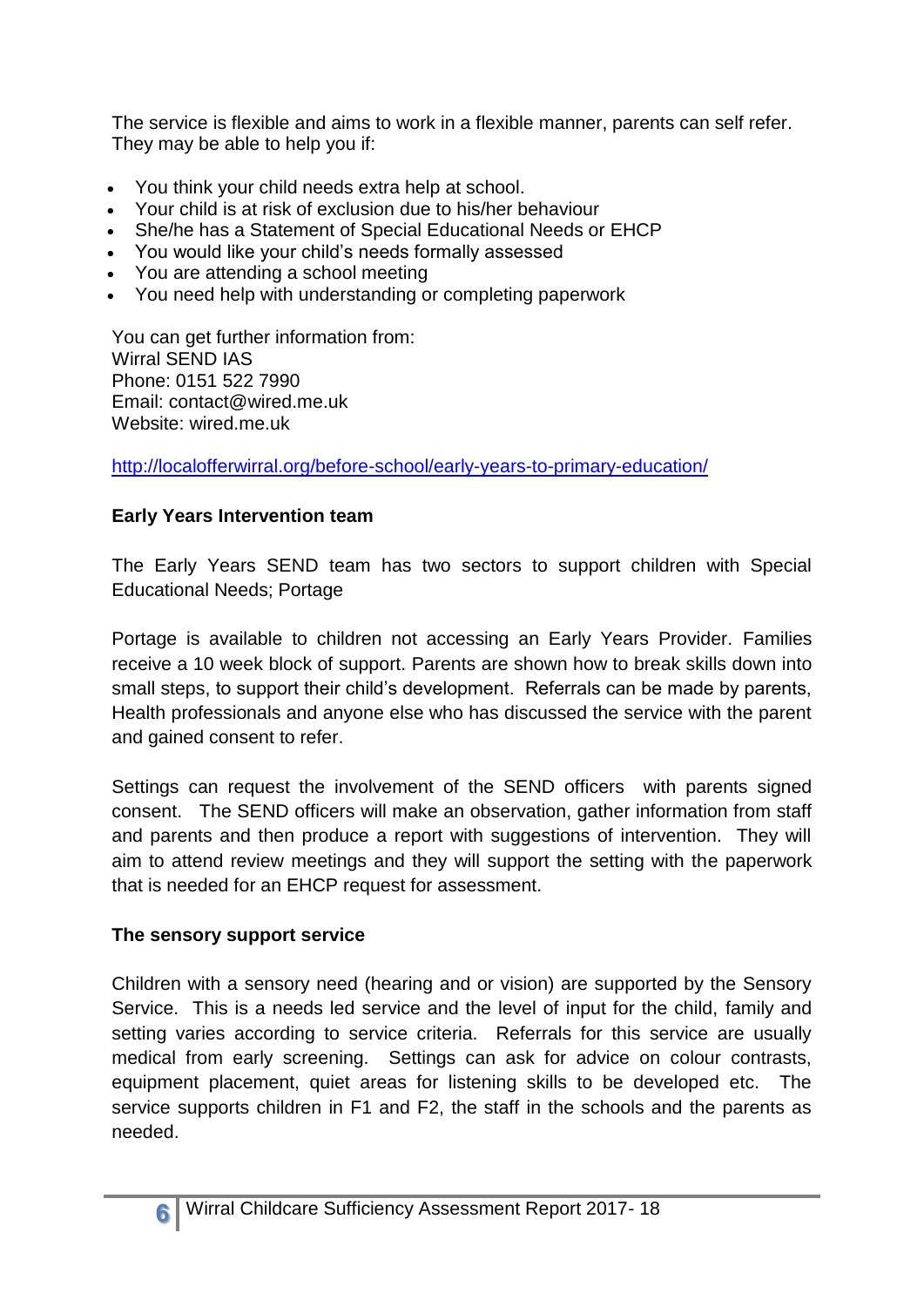All requests for involvement for any of the services can be found on the Wirral Local Offer website.

[http://localofferwirral.org/listingcategory/early-years](http://localofferwirral.org/listingcategory/early-years-services/?tevolution_sortby=alphabetical)[services/?tevolution\\_sortby=alphabetical](http://localofferwirral.org/listingcategory/early-years-services/?tevolution_sortby=alphabetical)

#### **The Autism and Social Communication Team (ASC team)**

The ASC team work with children and young people who typically have differences/difficulties across the following 4 broad areas: Social relationships/interaction, Social communication, Flexibility in thinking, Sensory differences. This means that these children experience their social world differently to their peers. Not all will require specialist support or input.

The team support children from 3 to 19 and possibly younger with social communication needs. Children with marked social communication difficulties who fit within the Team's remit, alongside their families and/or carers.

The team support providers understanding of autism to try and make sense of challenges and difficulties as they happen; supporting settings with observation, consultation, reviewing what is working. Also providing training for settings on a targeted basis.

### **2.3 (b) What is Early Years Funding Entitlement?**

Early Years Funding Entitlement (EYFE) is 15 hours of free childcare for all three and four year olds and some 2 year olds.

#### **Two year funding**

Approximately 40% of Wirral's two year olds are eligible to receive 15 hours EYFE. The criteria for the funding are set nationally and are as follows:

- Income Support
- income-based Jobseeker's Allowance (JSA)
- income-related Employment and Support Allowance (ESA)
- Universal Credit
- tax credits and you have an annual income of under £16,190 before tax
- the guaranteed element of State Pension Credit
- support through part 6 of the Immigration and Asylum Act
- the Working Tax Credit 4-week run on (the payment you get when you stop qualifying for Working Tax Credit)

A child can also get 2 year EYFE if any of the following apply:

- they're looked after by a local council
- they have a current statement of [special education needs \(SEN\)](https://www.gov.uk/children-with-special-educational-needs) or an education, health and care (EHC) plan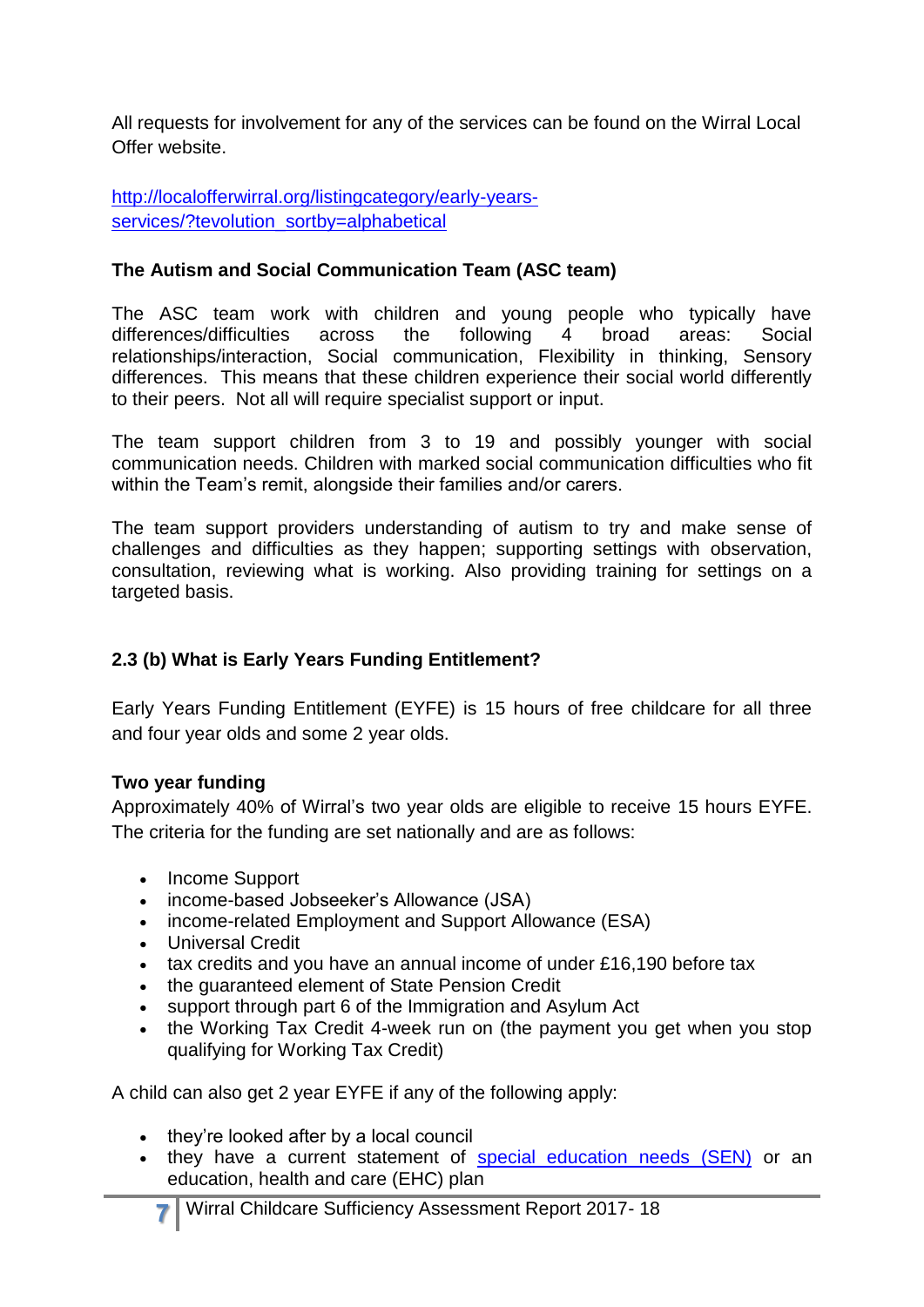- they get [Disability Living Allowance](https://www.gov.uk/disability-living-allowance-children)
- they've left care under a special guardianship order, child arrangements order or adoption order

Early Education Funding Entitlement comprises of 570 hours of childcare per year. This is often taken as 15 hours per week for 38 weeks of the year. Parents can choose to take less than 15 hours per week or stretch the offer over 52 weeks. Sessions cannot be longer than 10 hours or shorter than 2.5hours or be taken before 7a.m. or after 7:30p.m.

To apply for 2 year funding an online application must be submitted via the council website:

[http://www.wirral.gov.uk/my-services/childrens-services/family-information](http://www.wirral.gov.uk/my-services/childrens-services/family-information-service/funding-2-year-olds)[service/funding-2-year-olds](http://www.wirral.gov.uk/my-services/childrens-services/family-information-service/funding-2-year-olds)

Professionals can submit applications with agreement from parents on their behalf.

# **Three and Four year funding**

All three and four year olds are eligible for 15 hours of EYFE.

Some three and four year olds who meet the following criteria will be eligible for an additional 15 hours. Eligibility criteria are as follows:

- Both parents must be in work, as defined below, and for single parent families, the sole parent must be in work
- For the purpose of this scheme, 'in work' is defined as being in employment (including self-employed) and earning more than the equivalent of the minimum wage for working 16hours a week. As an example, the current minimum wage is £7.20 per hour for over 25s, so the minimum weekly income to be eligible would be would be £7.20 x  $16 = £115.20$
- Each parent must also earn less than £100,000 per year
- One parent must be 'in work' if the other receives disability benefit or benefits related to caring responsibilities

Universal three and four year Early Education Funding Entitlement comprises of 570 hours of childcare per year. This is often taken as 15 hours per week for 38 weeks of the year. Parents can choose to take less than 15 hours per week or stretch the offer over 52 weeks. Sessions cannot be longer than 10 hours or shorter than 2.5hours or be taken before 7a.m. or after 7:30p.m. To apply for universal EYFE parents contact a provider of their choice. Details of these providers can be obtained from the family's information service, please contacts for details.

The additional three and four year Early Education Funding Entitlement for eligible families comprises of 15hours per week every 3 months term time whilst eligibility is still confirmed.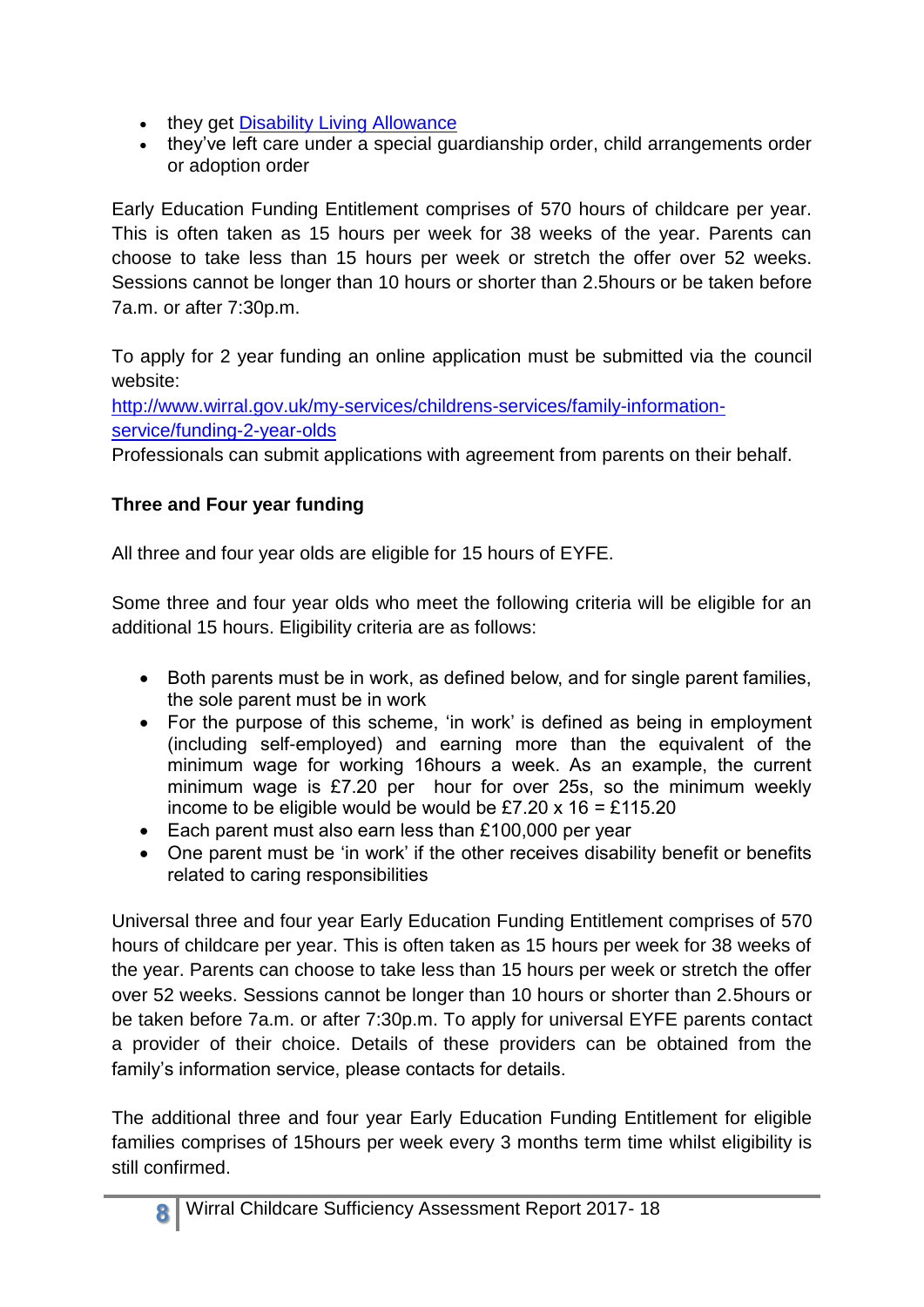If eligible; parents will receive an eligibility code. Parents take this number to their preferred provider, a list of providers can be obtained from the family information service, please see contact list.

Once the provider has confirmed the code, parents can then start to take up the offer. Parents will need to recheck the code every 3 months to continue to prove eligibility for the funding. If a parent falls out of eligibility there will be a grace period please see below, once the grace period has ended parents would need to pay for the additional hours or ensure their child just attends for the universal EYFE hours.

| <b>Date Parent receives</b><br>ineligible decision on<br>reconfirmation: | LA audit date:            | <b>Grace Period End date:</b> |
|--------------------------------------------------------------------------|---------------------------|-------------------------------|
| $1st$ Jan – $10th$ Feb                                                   | 11 <sup>th</sup> February | 31 <sup>st</sup> March        |
| $11th$ Feb - 31 <sup>st</sup> March                                      | 1 <sup>st</sup> April     | 31 <sup>st</sup> August       |
| $1st$ April – 26 <sup>th</sup> May                                       | 27 <sup>th</sup> May      | 31 <sup>st</sup> August       |
| $27th$ May $-31st$ Aug                                                   | 1 <sup>st</sup> September | 31 <sup>st</sup> December     |
| $1st$ Sept $-21st$ Oct                                                   | 22 <sup>nd</sup> October  | 31 <sup>st</sup> December     |
| $22nd$ Oct $-31st$ Dec                                                   | 1 <sup>st</sup> January   | 31 <sup>st</sup> March        |

To apply for the additional 15 hours of EYFE parents must log onto the following site: <https://www.childcarechoices.gov.uk/>

#### **2.4 Methodology**

Data and information was collected using a variety of methods including the use of questionnaires.

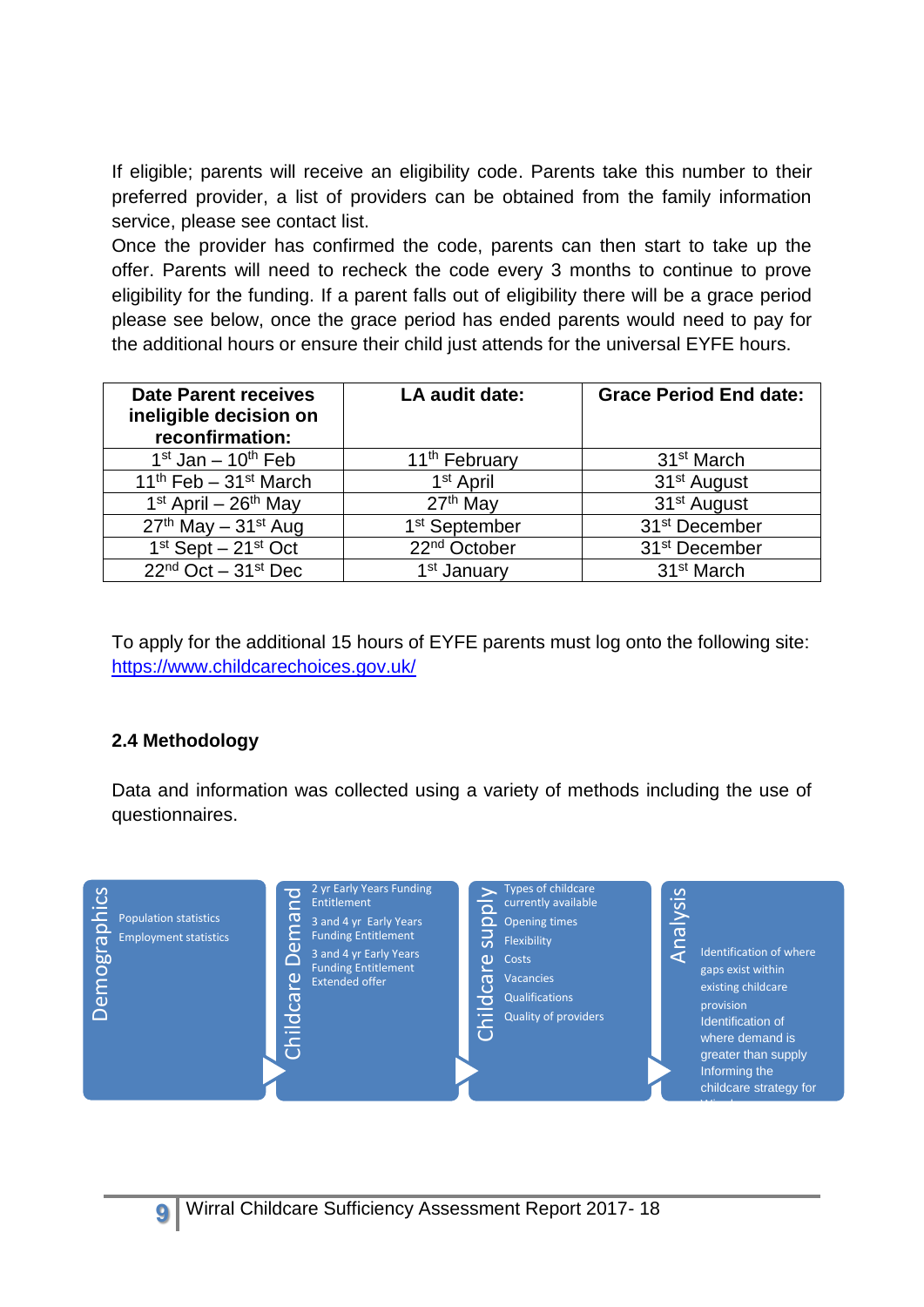#### *Demographics*

Office of national Statistics (ONS) population data was used to plot the number of children in each age band, to identify any localities with a higher density of children under 5 and identify if demand could increase for Early Years Entitlement Funding (EYFE) in future years.

#### *Childcare Demand*

Headcount data for EYFE determined the amount of need across Wirral. In future it may be beneficial to consult with parents on the amount of hours and days of childcare they need and where it should be located.

#### *Childcare Supply*

To determine a greater understanding of childcare supply across the borough, selfcompletion audits were distributed via a combination of post and email to all registered childcare providers on Wirral; Child-minders, Day Nurseries, Pre-schools, Holiday Clubs and Out of School Clubs.

#### *Analysis*

All the data collated was analysed to check there is sufficient childcare provision to meet parents need and assess if there will be any circumstances that may affect Wirral's sufficiency of childcare in future years.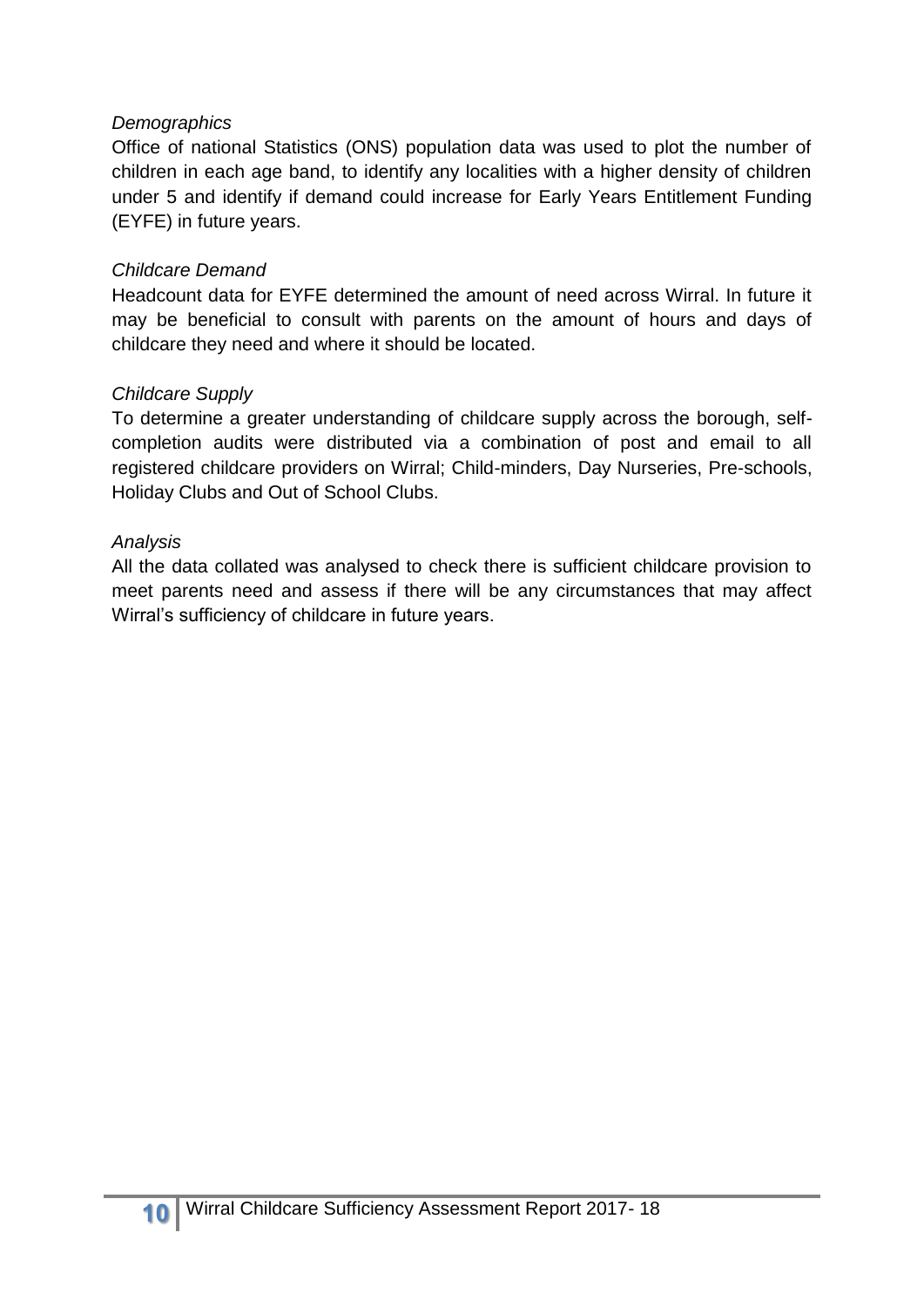# **3. Findings from the 2016 Childcare Sufficiency Assessment**

#### **Recommendation 1**

Continue to assess and review the sufficiency of childcare provision across the Borough on an annual basis with the primary aim to support families with their childcare requirements.

#### **Response**

Sufficiency has been reviewed through February and March with a report to be published in April 2017. The council is also looking to purchase an online tool to support the review of childcare sufficiency on a more regular basis. Sufficiency has also been reviewed when a provider is judged to be Inadequate or requires improvement by OFSTED to ascertain if children receiving a funded place in the setting should be moved.

#### **Recommendation 2**

Continue to work in close partnership with childcare providers, alongside local families, to support the continuous improvement of childcare.

#### **Response**

The Early Childhood service launched in April 2016; with Quality Improvement Officers supporting settings. The team have developed a framework of targeted support for providers; awaiting their first inspection or received an inspection judgement of anything other than Good, Outstanding or met. The team also support providers through providing training, attending Child minder groups, offering advice and support as and when requested. All providers are also invited to attend briefings on a regular basis.

#### **Recommendation 3**

Continue to promote the financial support available to parents, families and carers who choose to use formal childcare.

#### **Response**

All financial support offered to support payment of childcare for example Tax free childcare and Early Years Entitlement Funding (EYFE) are promoted through various sources for example the my child can face book page, the Wirral website and through posters displayed throughout each locality.

#### **Recommendation 4**

Further promote the requirement to provide inclusive practice, and provision across all childcare providers.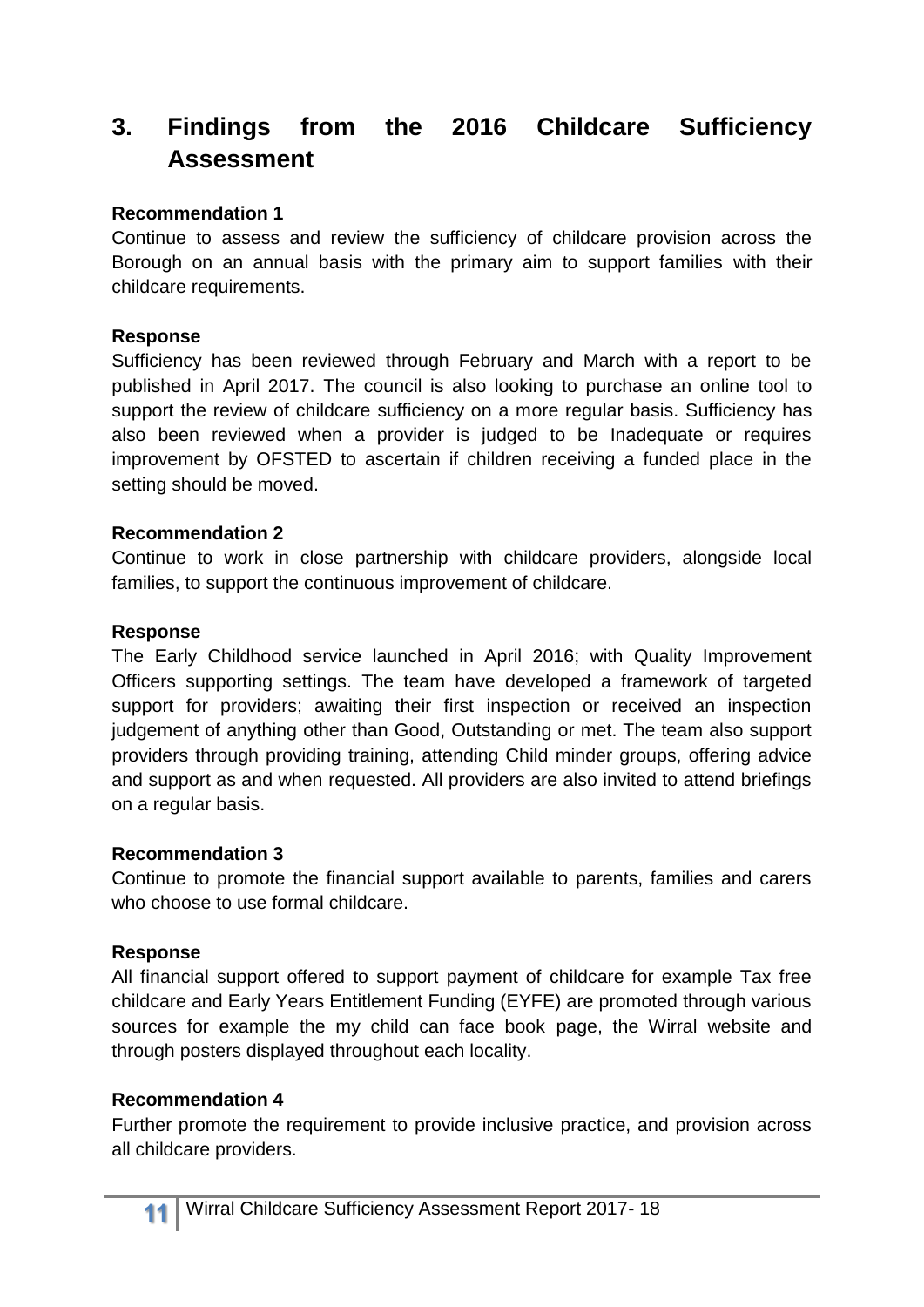#### **Response**

The Early Years SEND team support providers to deliver inclusive practice through tailored support, training and advice and guidance.

#### **Recommendation 5**

Further promote the Early Education Offer for 2 year olds, ensuring that eligible families are aware of the offer.

#### **Response**

This has been a pledge for the 20:20 vision and a particular focus for the Early Childhood Service. To ensure families are aware of the offer children's centre staff provide assertive outreach to eligible families to support completion of application forms through to identifying appropriate provision.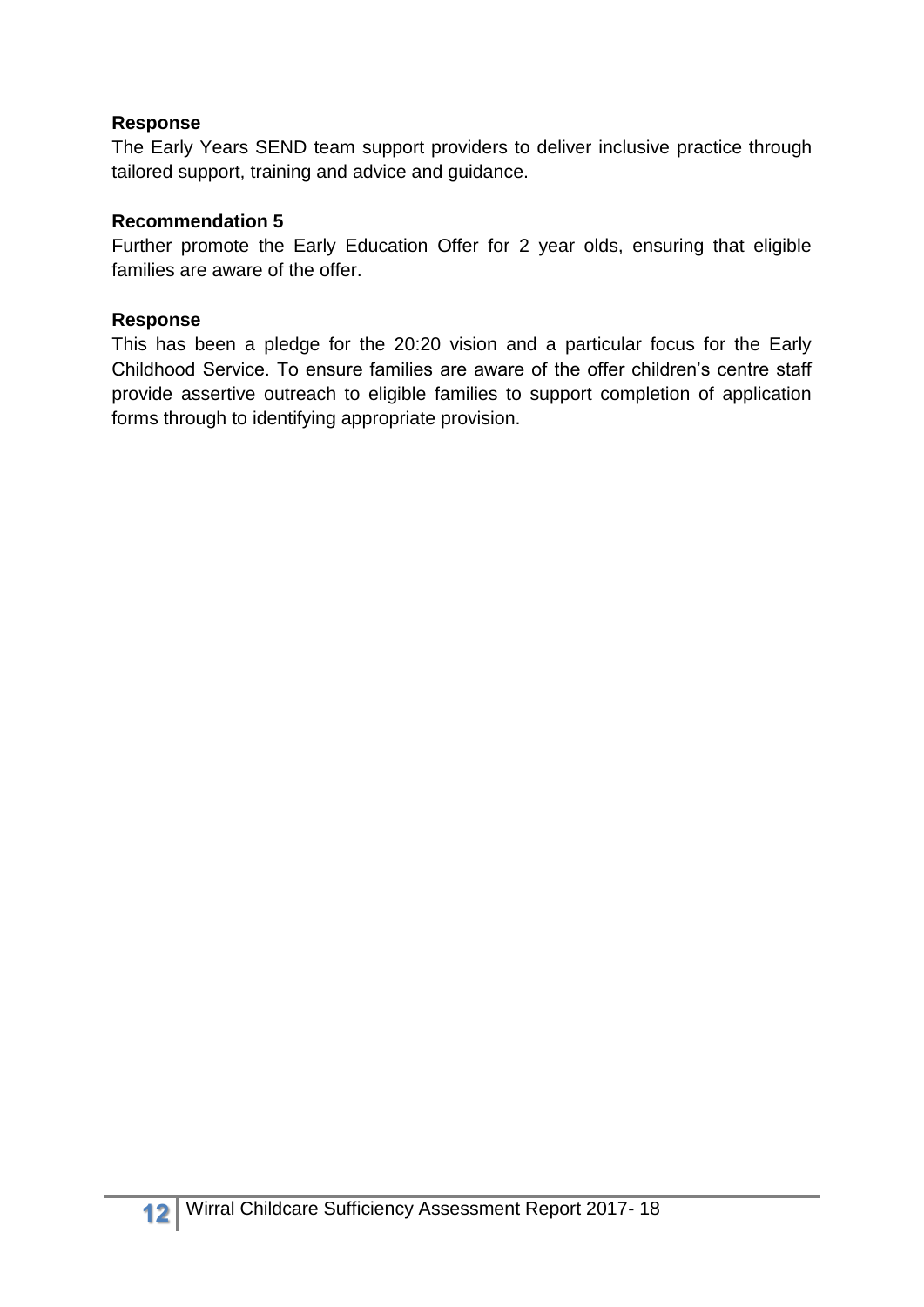# **4. Demographics**

This section details essential information about the population of Wirral and the culture of people who live there to support the level of need for childcare across Wirral and in the three localities; Wallasey, Birkenhead and South and West.

Wirral is situated in the North West of England covering a total area of 160Km² (60 square miles).



#### **Population profile**

*Data from the Office National Statistics mid-2015 population data.* 

The population data shows that Wirral has quite a static birth rate overall. However South and West has steadily been dropping over the past five years. The employment data overleaf shows that Birkenhead have the most economically inactive (39.20%) with South and West having the least economically inactive (34.83%). So would expect there to be a slightly higher need for childcare in South and West. In terms of type of employment by profession most families work in the Health and Social care sector which indicates that childcare needs to be fairly flexible to meet parental needs.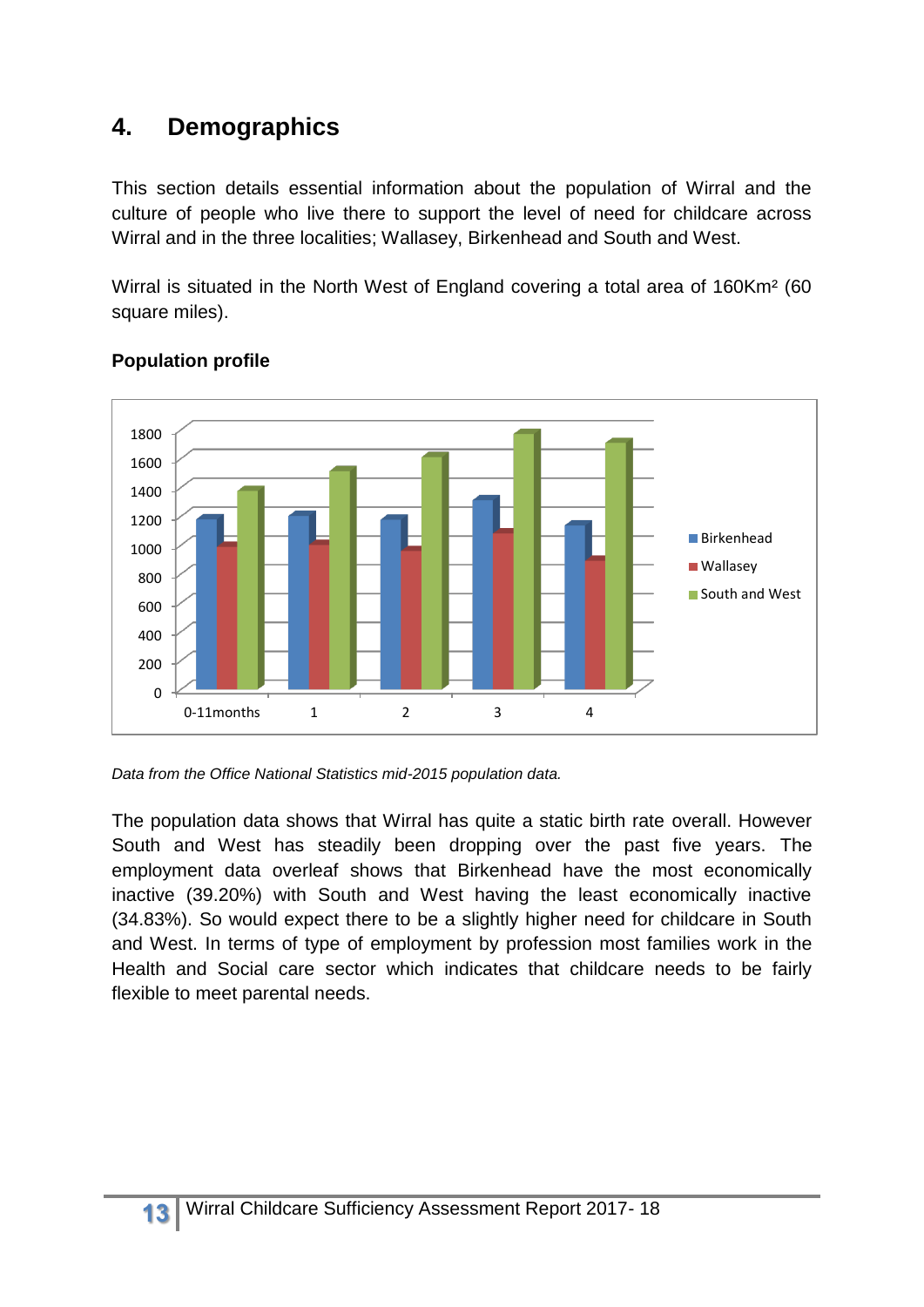



#### **Summary**

- The birth rate remains fairly static to support a buoyant market; however the small decline should be monitored.
- There is a slightly higher need for childcare in South and West.
- Childcare across Wirral needs to be fairly flexible in order to meet the needs of parents.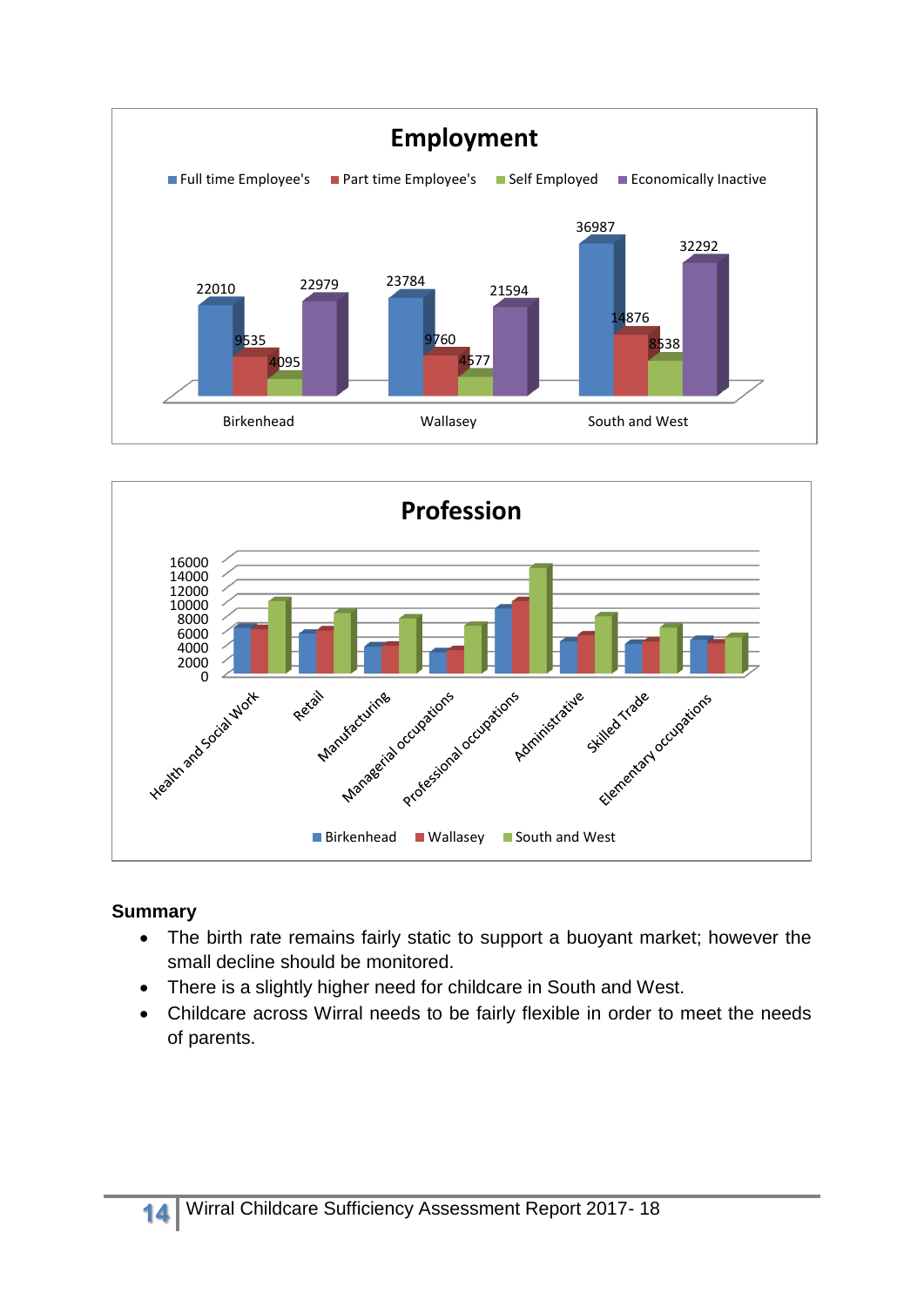# **5. Childcare Demand**

#### **Two year olds**

The national average for number of two year old children eligible for Early Years Funding Entitlement (EYFE) is 40%, Wirral range from between 37% to 43% each term. In February 2018 the Department for Education identified 1223 (32.89%) of two year olds) eligible for EYFE. Of the children identified 1223 (91.33%) took up the offer of two year funded place.

#### **Three and Four year olds**

According to the Local Authority's funded early education headcount figures from January 2017 to March 2017, Wirral funded 3613 three and four year olds living within the borough, this equates to 97% of the total three and four year old population.

The Department of Education (DfE) have informed us that 2640 three and four year olds will be eligible for the extended offer (30hours EYFE) for working parents. From a recent parental survey the DfE have published that around 80% of parents will take up this offer and on average will use 12 hours of the additional hours. This equates to 2112 children needing an additional 25,344 hours (DFE 2016)

#### **Children with Special Educational Needs or Disability (SEND)**

Wirral's Disability register has now been set up for families to register their child's Special Educational Need or Disability. This will allow the council to commission services and provide increased capacity to existing services to meet the needs of children and their families.

Currently there are 69 children under the age of 5 with an Education and Health Care Plan (EHCP), 5 children attend a Private Voluntary or Independent (PVI) setting; 16 children attend Wirral schools and 48 children attend a Special school.

The ASC team have had 222 new requests for involvement in the last twelve months and of those 89 were children in the under the age of 5.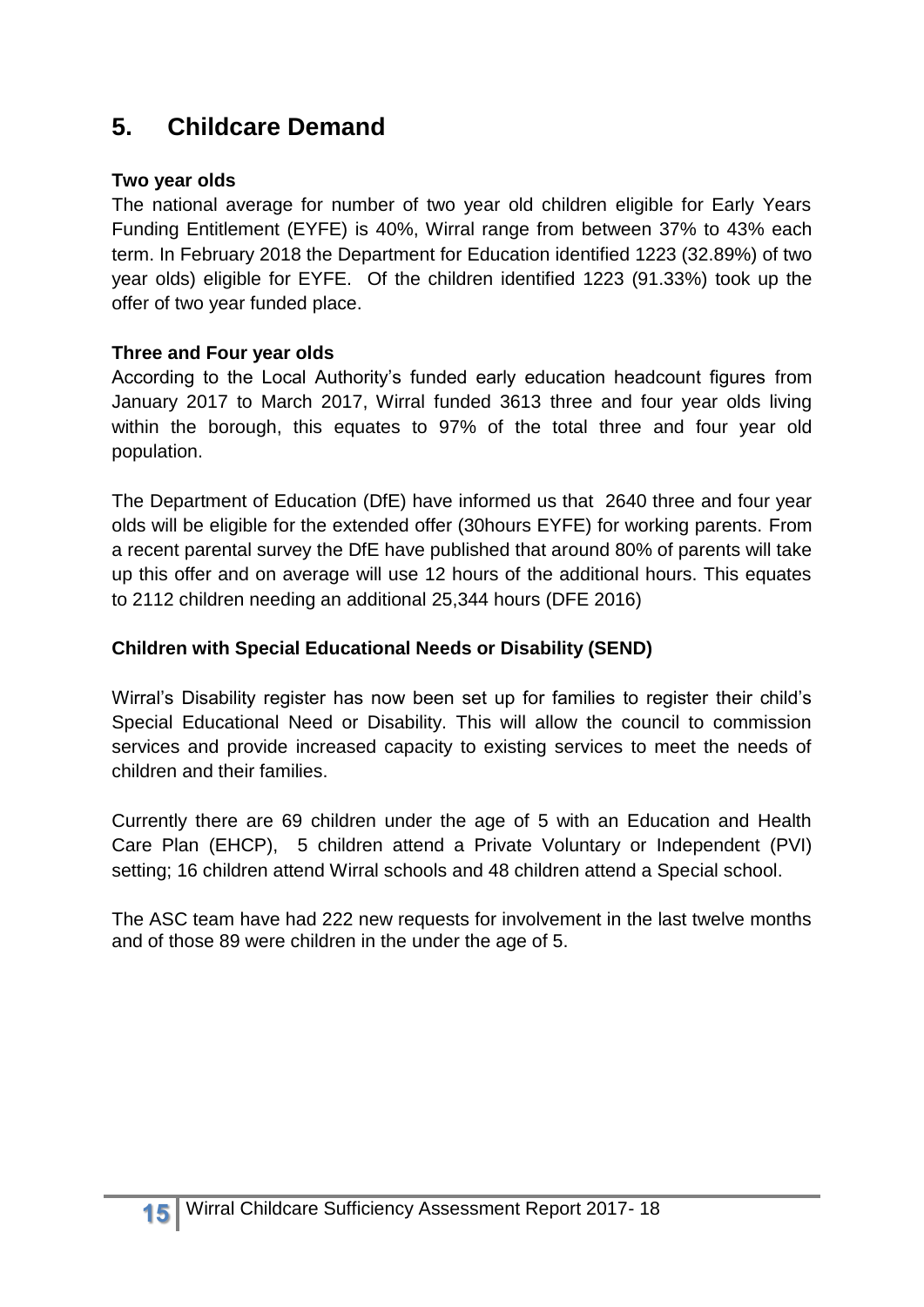#### **Current Position of Childcare providers on Wirral**

There are 440 on JSNA childcare providers on Wirral. This is an increase of 4 providers since the sufficiency report of 2016.

|                   | Child- | Day            | Pre-   | <b>Extended</b> | School    | School with F1 |
|-------------------|--------|----------------|--------|-----------------|-----------|----------------|
|                   | minder | <b>Nursery</b> | school | Care            | with F1   | and 2 year     |
|                   |        |                |        |                 | provision | provision      |
| <b>Birkenhead</b> | 33     | 21             |        |                 | 26        |                |
| Wallasey          | 40     | 20             |        |                 |           |                |
| South and West    | 123    | 35             | 32     | 25              | 17        |                |
| Total             | 196    | 76             | 43     |                 | 60        | 24             |

There are 175 childcare providers, 3 maintained nursery schools and 19 schools delivering 2 year funded places.

|                   | Child-<br>minder | Day<br><b>Nursery</b> | Pre-school | Maintained<br><b>Nursery</b><br>School | Independent<br>school | School |
|-------------------|------------------|-----------------------|------------|----------------------------------------|-----------------------|--------|
| <b>Birkenhead</b> | 16               | 20                    |            |                                        |                       |        |
| Wallasey          |                  | 15                    |            |                                        |                       |        |
| South and<br>West | 57               | 29                    | 18         |                                        |                       |        |
| Total             | 84               | 64                    | 26         |                                        |                       | 19     |

There are 198 childcare providers, 2 maintained nursery schools and 54 schools delivering 3 and 4 year old funded places.

|                   | Child-<br>minder | Day<br><b>Nursery</b> | Pre-<br>school | Maintained<br>nursery<br>school | Independent<br>school | Maintained<br>school |
|-------------------|------------------|-----------------------|----------------|---------------------------------|-----------------------|----------------------|
| <b>Birkenhead</b> |                  | 19                    |                |                                 |                       | 21                   |
| Wallasey          | 10               | 16                    |                |                                 |                       | 16                   |
| South and West    | 68               | 30                    | 25             |                                 |                       |                      |
| Total             | 95               | 65                    | 34             |                                 |                       | 54                   |

#### **Summary**

- There has been a reduction in the number of children eligible for two year funding; this is due to the Department for Education information not including families on Universal credit who would be eligible.
- There will be an increase in demand for 3 and 4 year funded places due to the government's increase in funded hours for working parents.
- The falling birth rate could mean less demand for child care in the future. This would need to be carefully monitored over the coming years.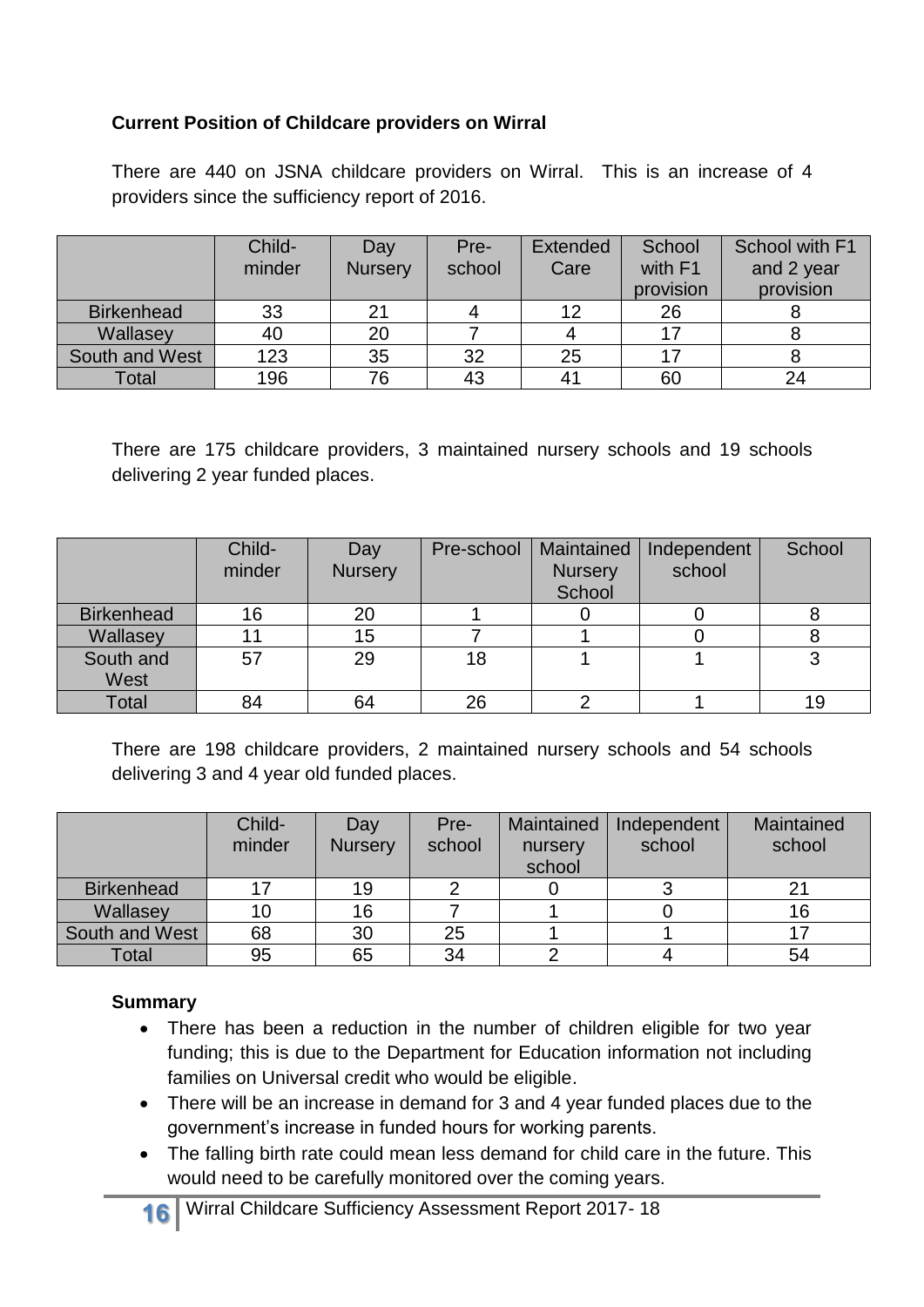# **6. Childcare Supply**

A very large majority (**93.57%**) of providers are judged to be Met, Good or Outstanding. This is a huge increase from the 2016 sufficiency report which stated a majority (**66%**) of providers were judged to be good or outstanding.



Of the 433 childcare providers 287 (66.28%) offer 3 & 4 year universal funded places of these 45.64% offer two year funded places and 74.56% offer 3&4 year extended funded places.

Local childcare market

The table below details the types and make up of childcare providers across Wirral that responded to the questionnaires. *Responses received by 28th March 2017.*

| Provider Type        | Questionnaires | Questionnaires | Return     | 2016     |
|----------------------|----------------|----------------|------------|----------|
|                      | sent           | returned       | percentage | response |
|                      |                |                |            | rate     |
| Childminder          | 211            | 131            | 62.08%     | 52%      |
| Day Nursery          | 70             | 70             | 100%       | 85%      |
| Pre-school           | 69             | 56             | 81.15%     | 79%      |
| <b>Extended care</b> | 84             | 21             | 25%        | 30.23%   |
| School               | 52             | 33             | 63.46%     | N/A      |
| Total                | 486            | 311            | 63.99%     | 54.27%   |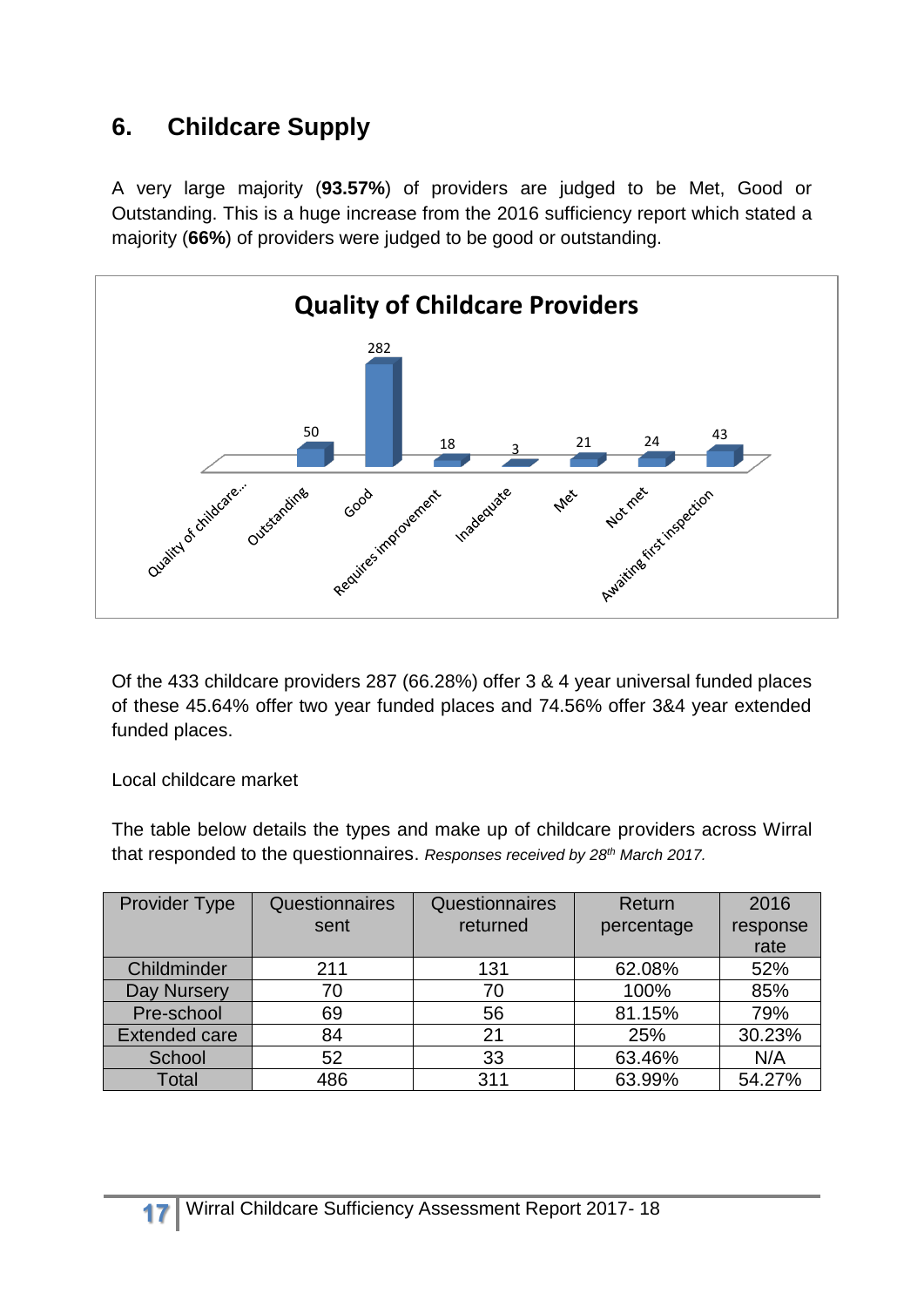# **Availability of childcare**

Opening hours across all types of provision have extended, most settings excluding pre-schools and schools were open between 8am till 6pm Monday to Friday, see table below for more detail. There are 0 providers delivering childcare places on a Saturday or a Sunday. In 2016 there were two providers open on Saturdays.

There are 18 providers (16 child minders, 1 Day Nursery and 1 Pre-school) delivering childcare overnight. This is an increase on 2016 when only 12 child minders offered overnight childcare.

There are 186 (90 child minders, 62, Day Nursery, 18 Pre-schools, 6 extended care and 4 schools) delivering emergency short term care. This is an increase from 2016.

21 Childcare providers deliver a flexible offer between 8:45am and 15:30pm and 174 childcare providers delivering a flexible offer outside of 8:45am and 15:30pm.

| <b>Provider Type</b> | Open   | Close              | <b>Total hours</b> |
|----------------------|--------|--------------------|--------------------|
| Child minder         | 7:30am | 7:00pm             | 11.5 hours         |
| <b>Day Nursery</b>   | 7:30am | 6:00pm             | 10.5 hours         |
| Pre-school           | 8:45am | 3:30 <sub>pm</sub> | 6.45 hours         |
| <b>Extended care</b> | 7:45am | 5:45pm             | 10 hours           |
| School               | 8:45am | 3:30 <sub>pm</sub> | 6:45 hours         |

Average opening hours of the following providers, Monday to Friday

# **Special Education Needs or Disability (SEND)**

Of the 311 questionnaires returned 81.35% (253) of providers stated they had experience of working with children with SEND. All childcare providers are required to have a SEND policy show they are inclusive of all children. Wirral's disability register is established and is promoted to families.

# **Vacancies**

There is an increase in vacancies across the sector from 1395 full time equivalent spaces in 2016 to 2434 this year. This could be due to a number of factors:

- Increase in response of questionnaires
- Increase in number of providers
- Misunderstanding of question

There is no anticipated issue for vacancies of the extended offer if all providers with 3 and 4 year spaces are claiming funding.

| Wirral             | Child-<br>minder | Day<br><b>Nurserv</b> | Pre-<br>school | Extende<br>d Care | School | Total |
|--------------------|------------------|-----------------------|----------------|-------------------|--------|-------|
| Under 2s Part time | 86               | 371                   | 1つ             |                   |        | 472   |
| Under 2s Full time | 62               | 363                   | 6              |                   |        | 437   |
| 2 years part time  | 91               | 494                   | 160            | 13                | 72     | 830   |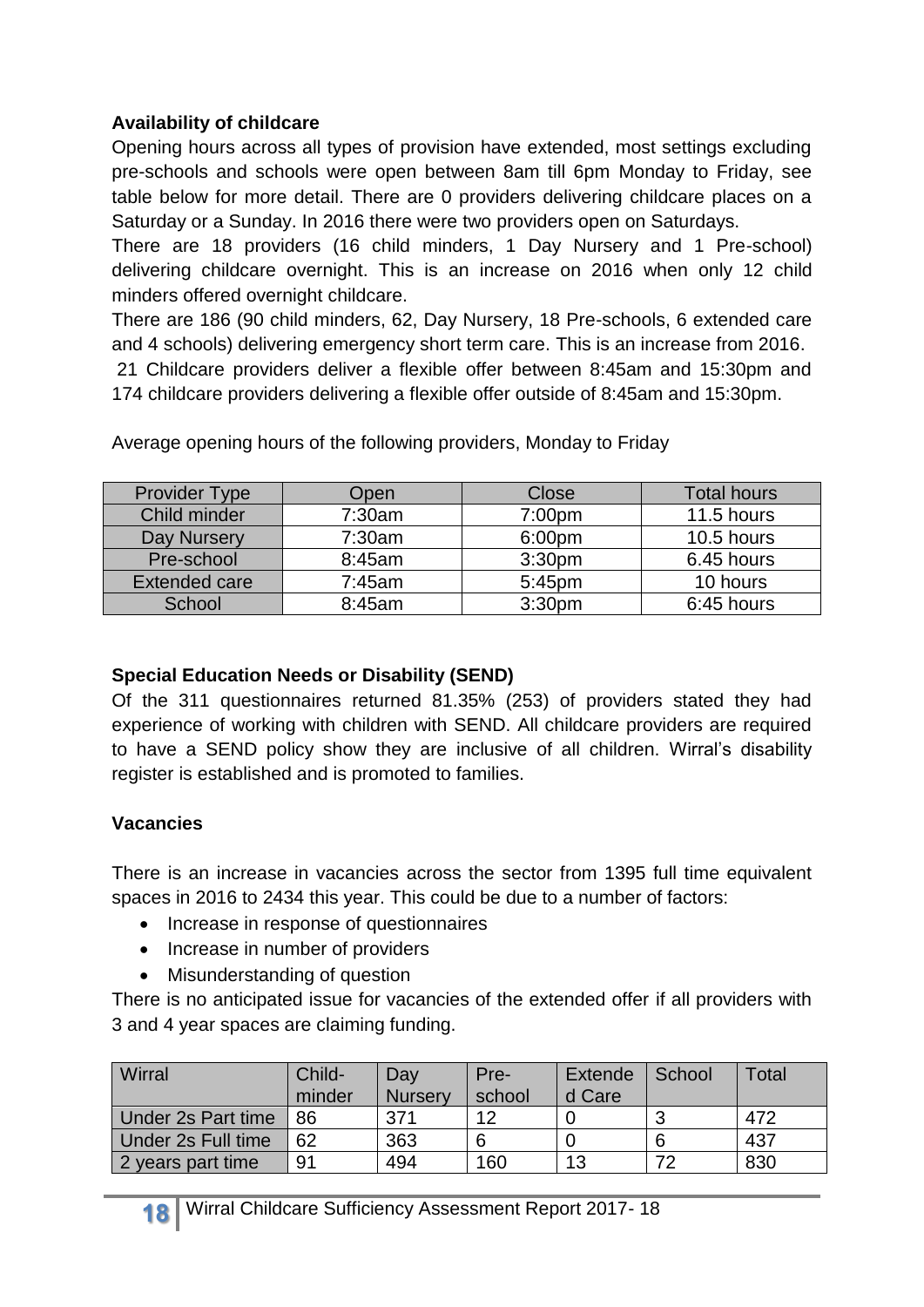| 2 years full time | 74 | 393 | 79  | 12<br>ιv | 14  | 570  |
|-------------------|----|-----|-----|----------|-----|------|
| 3-4 part time     | 97 | 536 | 321 | 130      | 294 | 1378 |
| 3-4 full time     | 76 | 491 | 94  | 62       | 67  | 790  |
| 5-7 part time     |    | 35  |     | 102      |     | 215  |

| Wirral             | <b>Birkenhead</b> | Wallasey | South<br>and<br>west | <b>Total</b> |
|--------------------|-------------------|----------|----------------------|--------------|
| Under 2s Part time | 128               | 100      | 244                  | 472          |
| Under 2s Full time | 111               | 90       | 236                  | 437          |
| 2 years part time  | 266               | 188      | 376                  | 830          |
| 2 years full time  | 171               | 123      | 276                  | 570          |
| 3-4 part time      | 501               | 258      | 619                  | 1378         |
| 3-4 full time      | 250               | 165      | 375                  | 790          |
| 5-7 part time      | 34                | 39       | 142                  | 215          |

#### **Average Childcare Fees**

In the majority childcare fees have increased across all types of provision, for the most part fees have increased by less than £2.00. Child minder charges have increased the most overall with their average weekly rate increasing by £10.11.

↑ Denotes increase on 2016 sufficiency report

↓ Denotes decrease on 2016 sufficiency report

 $\rightarrow$  Denotes no change on 2016 sufficiency report

 $\leftrightarrow$  Information not previously sort

| Provision             | Per hour                | Per session             | Per day                 | Per week                 |
|-----------------------|-------------------------|-------------------------|-------------------------|--------------------------|
| <b>Breakfast Club</b> | £3.85 $\leftrightarrow$ | £3.72 $\leftrightarrow$ | £5.25 $\uparrow$        | £21.70 $\leftrightarrow$ |
| After school club     | £3.73 $\rightarrow$     | £7.911                  | £9.63 $\leftrightarrow$ | £36.72 $\leftrightarrow$ |
| Day Nursery /         | £5.091                  | £20.81 $\downarrow$     | £38.061                 | £178.501                 |
| Pre-school            |                         |                         |                         |                          |
| <b>Child-minder</b>   | £9.021                  | £17.65 $\downarrow$     | £32.951                 | £151.781                 |

#### **Wirral**

#### **Qualifications**

Across all sectors most staff have a Level 3 National Vocational Qualification (NVQ) or equivalent qualification. As expected schools have the most staff with Qualified Teacher Status (QTS) in relation to other qualified staff. However there are a high number of qualified teachers working across every type of provision.

1 - Apprenticeships

- 2 Level 2 NVQ or equivalent
- 3 Level 3 NVQ or equivalent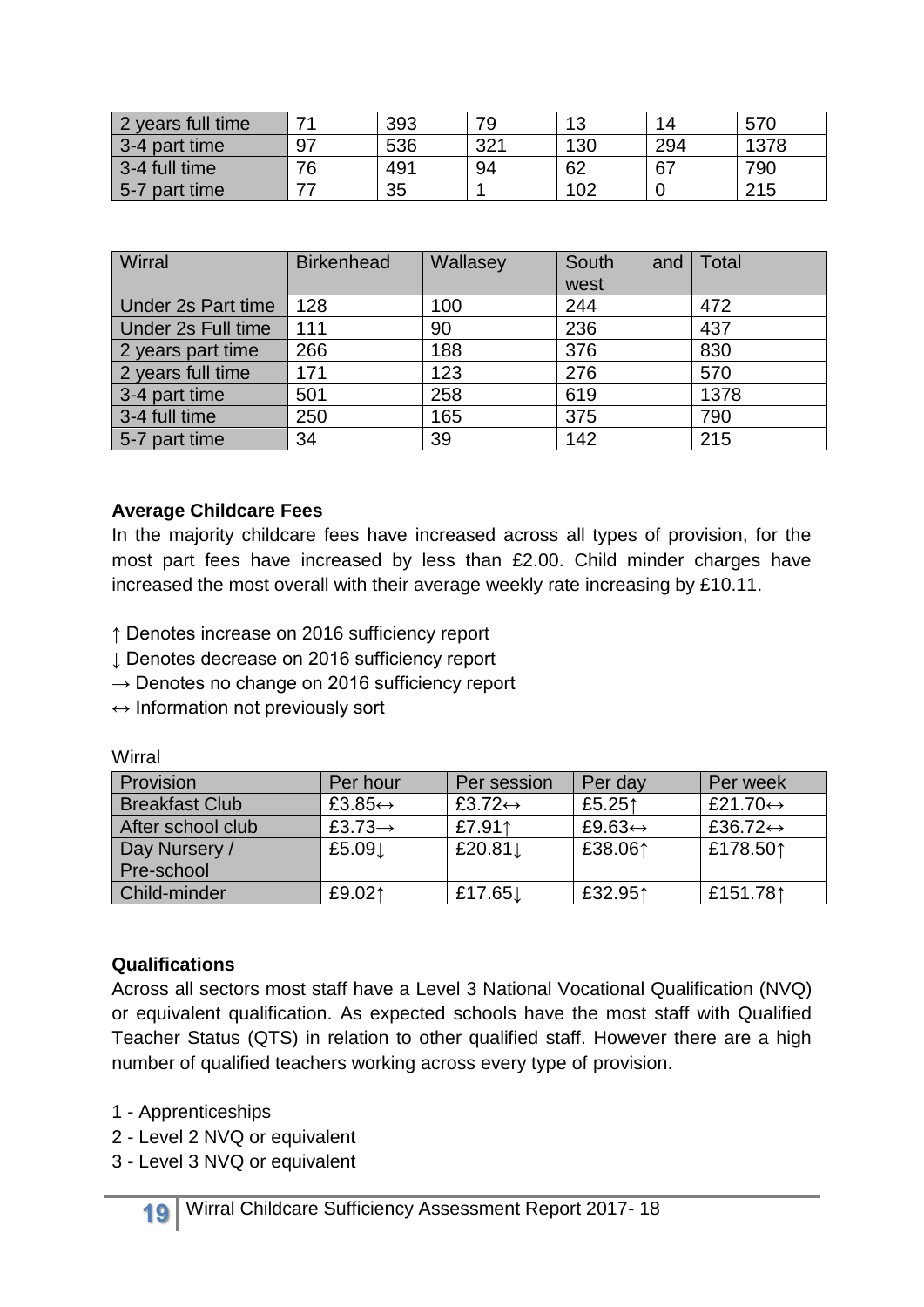- 4 Level 4 NVQ or equivalent
- 5 Level 5 Foundation Degree in Early Years or relevant subject
- 6 Level 6 Honours Degree in Early Years or relevant subject
- 7 Level 7 Masters Degree in Early Years or relevant subject
- 8 Qualified Teach Status
- 9 Introduction to child-minding
- 10 Any other relevant qualifications e.g. NNEB

|                      |     |     |      |    | b  | b   |     |    |    |
|----------------------|-----|-----|------|----|----|-----|-----|----|----|
| Child minder         |     | 16  | 87   | 15 | 13 | 14  |     | 82 | 24 |
| Day Nursery          | 99  | 152 | 707  | 25 | 35 | 96  | 50  |    | 26 |
| Pre-school           |     | 39  | 165  | 11 | 9  | 22  | 61  |    | 19 |
| <b>Extended care</b> |     | 30  | 68   | 5  |    |     | 29  |    |    |
| School               |     | 86  | 107  |    |    | 26  | 160 |    | 10 |
| <b>Total</b>         | 117 | 323 | 1134 | 67 | 69 | 160 | 311 | 85 | 82 |

#### **Summary**

- The number of providers has increased since 2016
- The overall quality of providers has improved from 63.55% to 93.57% judged to be good / outstanding.
- The flexibility of childcare providers has increased since 2016
- The cost of childcare has not risen dramatically
- There is a good level of qualified staff across every type of childcare provider.
- There has been an increase in schools providing extended care and provision for two year olds.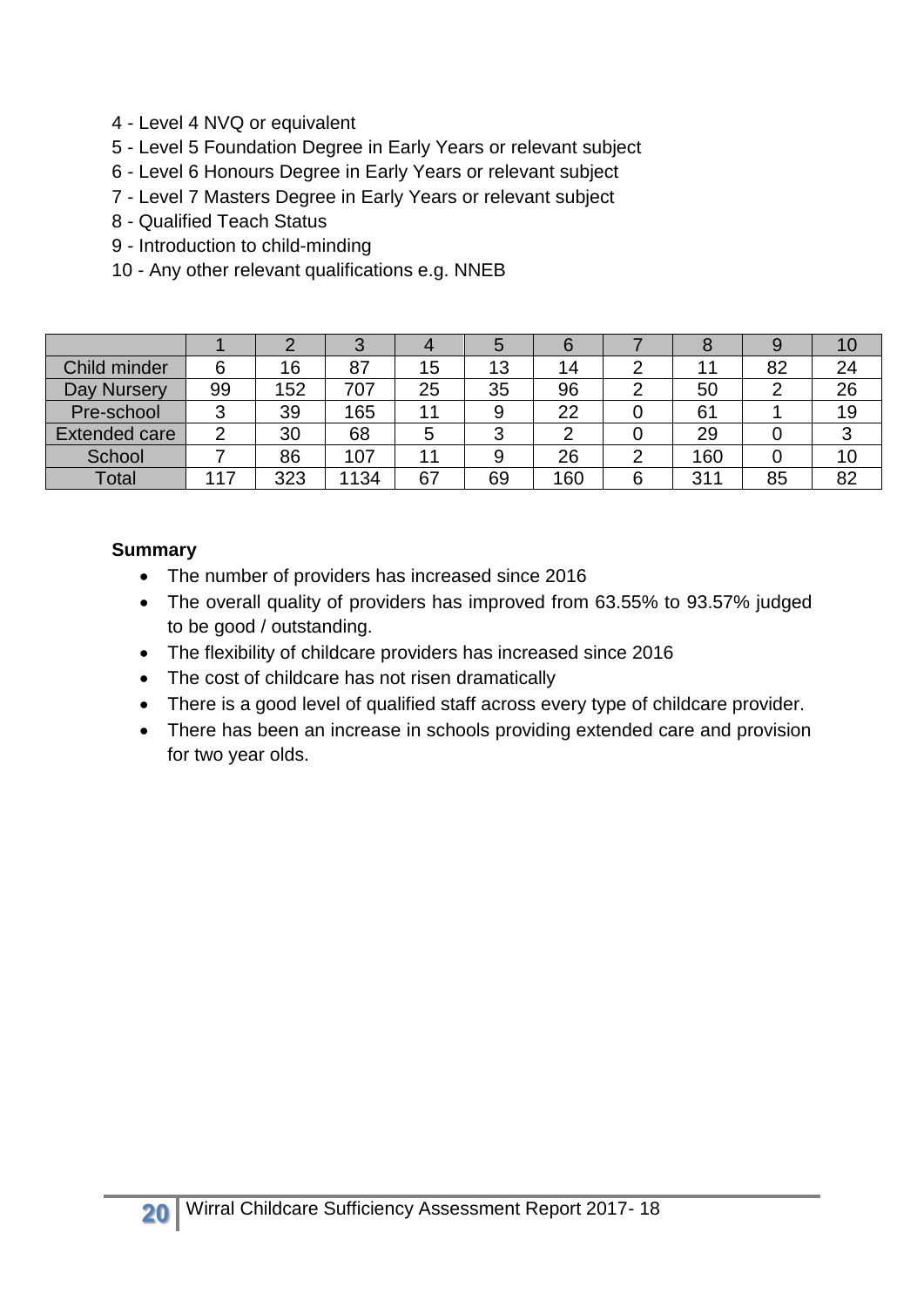# **7. Conclusions**

The birth has been steadily falling over the past five years particularly in the South and West Locality. If this continues this could have an impact on the number of eligible children 2, 3 and four year old funding. However with the introduction of the increased Early Years Funding Entitlement (EYFE) for working parents will mean a potential increase in demand for three and four year old places.

Over the past two years there has been a reduction in the number of children eligible for two year funding, In the main this is due to universal credit. The Department for Education informs councils of eligible children, unfortunately those in receipt of universal credit are not on this list. Wirral council are promoting the offer to all families across Wirral to ensure take up. However with the implementation from December 2017 onwards we have seen a slight reduction in take up. Wirral Council are working with partners to resolve this issue.

Wirral has seen a small increase in childcare providers with more schools offering extended provision and two year old provision. The number of providers offering funded places has increased and a large majority of these offer the 30 hour funded places.

The quality across Wirral Early Years providers has increased overall, however the number judged to be good or outstanding has decreased this is because more providers have achieved a Met and the number of providers awaiting their first inspection has doubled.

The flexibility of providers has increased since 2016; offering parents much fairer options in terms of when their child attends a childcare provider. This supports working parents particularly when they work outside of the nine to five working week.

The providers that completed the survey disclosed a number of vacancies within their provision, which, concurs with no feedback from families this year struggling to find provision as Wirral has sufficient childcare to meet current demand.

The conclusions for this report (2017) are in line with the Childcare Sufficiency Assessment Report 2016.

#### **Recommendations**

- 1. Monitor the take up of the extended Early Years Funding Entitlement (EYFE) offer to working parents and carers.
- 2. Implement the online tool to monitor childcare sufficiency on a more regular basis than yearly.
- 3. Continue to work with providers to support them to deliver a flexible offer of the extended EYFE to parents and carers.